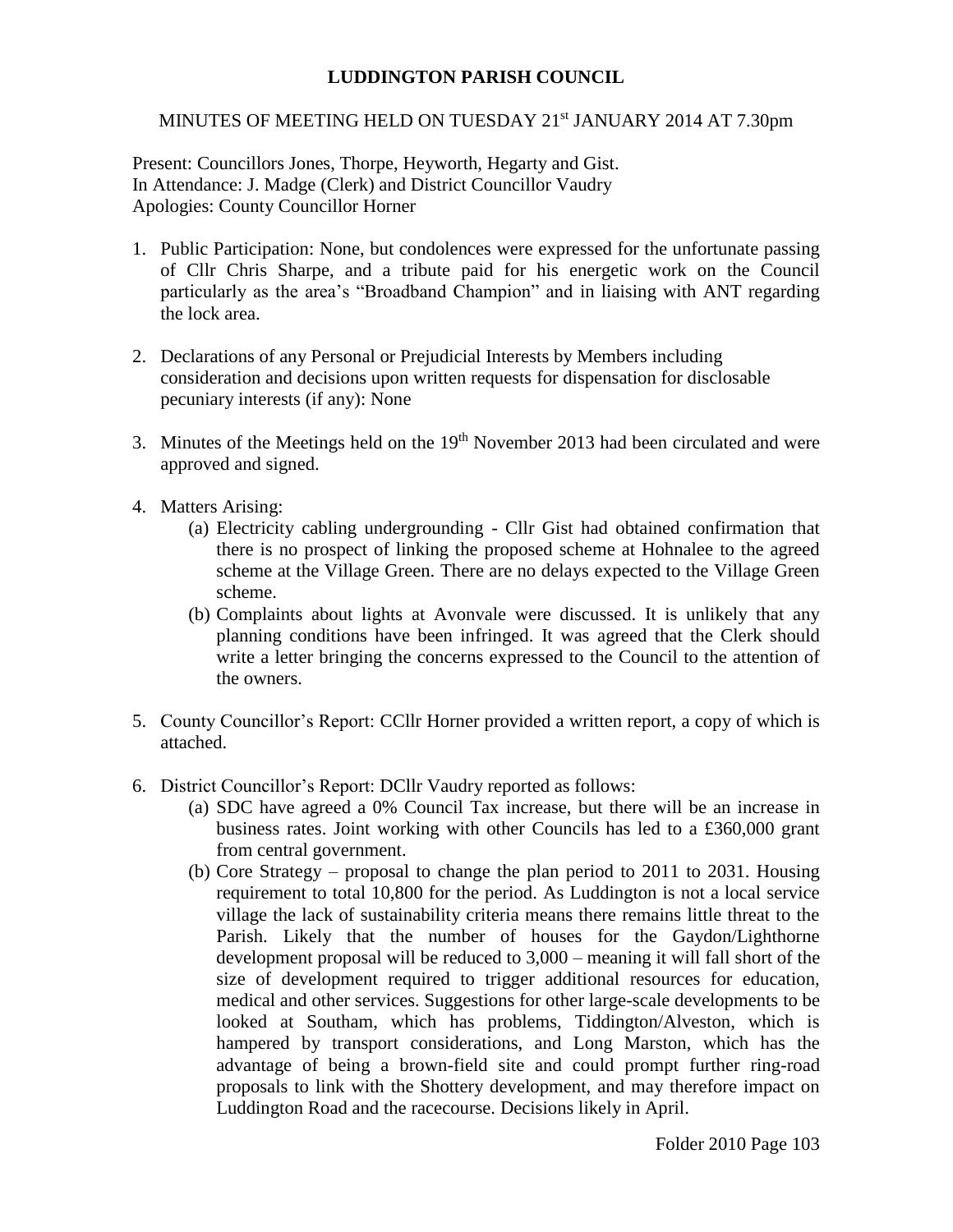- 7. Finance:
	- (a) The Community Account stood at £7,394.18.
	- (b) Following bills passed for payment:
		- i. £369.50 for P Rudge for work between  $9<sup>th</sup>$  October and  $28<sup>th</sup>$  November. including work in the churchyard on  $28<sup>th</sup>$  November.
		- ii. £30.00 for Luddington Village Hall for Meetings in October and November
		- iii. £29.00 for CPRE for annual subscription
		- iv. £505.00 for Clerk's salary and HMRC for October to December 2013.
	- (c) Budget for 2014–15 was considered including consideration of current spending as against current budget, which is anticipated will be in accordance with or under the current budget. It was agreed to set a budget totalling £5,210.00 for the year 2014–15 and to apply £400.00 from existing reserves in order to maintain the precept requirement at £4,800.00 for the year (prop. Cllr Heyworth, sec. Cllr Gist).
- 8. Specific Agenda Items: Appointment of Representative to Village Hall Committee. It was unanimously agreed to appoint Cllr Heyworth.
- 9. Correspondence:
	- (a) WALC Briefing on Government's Written Statement on Local Authorities' Finance
	- (b) SDC Chief Executive letter to WALC re Council Tax Reduction Scheme
	- (c) Stratford on Avon and District CAB Annual Review
	- (d) SDC Likely consultation regarding revised Core Strategy and Local Development Scheme
	- (e) Dodwell Park Residents' Association Newsletter November 2013.
	- (f) Dodwell Park Residents' Association Cost of Park Home Site Operators' Licence.
	- (g) WALC Nominations for Royal Garden Party 2014. It was agreed to submit a nomination for Mrs Jane Beeley
	- (h) Terry Heath Force 3 Security. It was agreed to invite him to make a presentation at the Annual Parish Meeting in April.
	- (i) Nadhim Zahawi MP Posters to promote surgeries.
	- (j) NALC summary of Government's Autumn Statement
	- (k) Alcester South Safer Neighbourhood Team December and January Community **Newsletters**
	- (l) WALC Section 137 expenditure limit & World War I Centenary Events
	- (m)SDC Guidance for Displaying Promotional Material
	- (n) Aon Insurance Up-dated copy of the Council's Insurance Policy as policy endorsements not previously included on copy provided.
	- (o) WCC Free Home Composting Workshops to promote home composting.
	- (p) WALC Latest news on Community Tax Referendums.
	- (q) Clerk to circulate further relevant correspondence
- 10. Planning:
	- (a) Davis (13/03120/FUL) The Little House Luddington Single storey rear extension and first floor rear extension. No comment